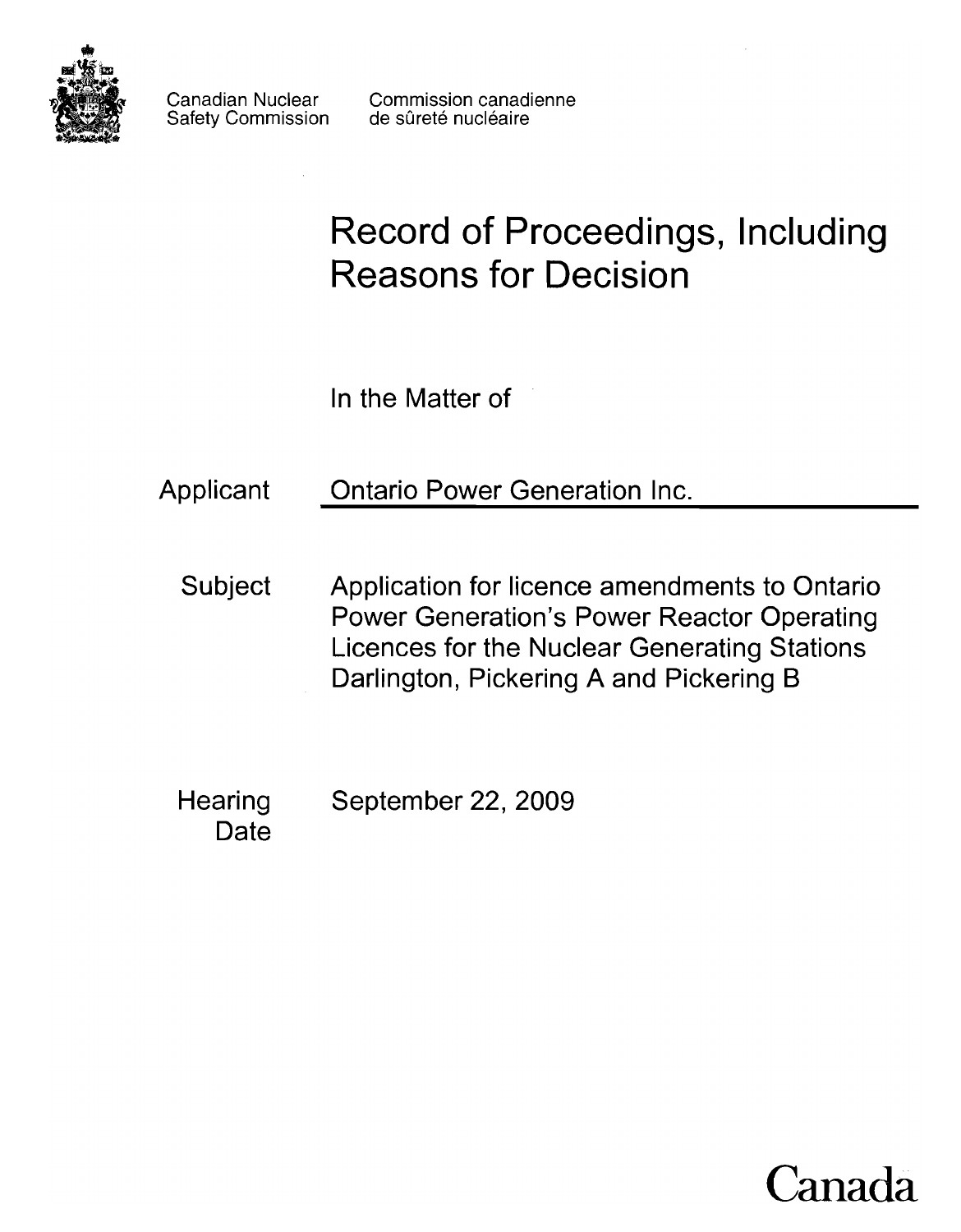## **RECORD OF PROCEEDINGS**

| Applicant:                         | <b>Ontario Power Generation Inc.</b>                                                                                                                                                |
|------------------------------------|-------------------------------------------------------------------------------------------------------------------------------------------------------------------------------------|
| Address/Location:                  | 700 University Avenue, Toronto, Ontario, M5G 1X6                                                                                                                                    |
| Purpose:                           | Application for licence amendments to Ontario Power<br>Generation's Power Reactor Operating Licences for the Nuclear<br>Generating Stations Darlington, Pickering A and Pickering B |
| Applications received:             | June 17, 2009                                                                                                                                                                       |
| Date of hearing:                   | September 22, 2009                                                                                                                                                                  |
| Location:                          | Canadian Nuclear Safety Commission (CNSC) 280 Slater St.,<br>Ottawa, Ontario                                                                                                        |
| Members present:                   | M. Binder, Chair                                                                                                                                                                    |
| Secretary:<br>Recording Secretary: | K. McGee<br>P. Reinhardt                                                                                                                                                            |

 **Licences:** amended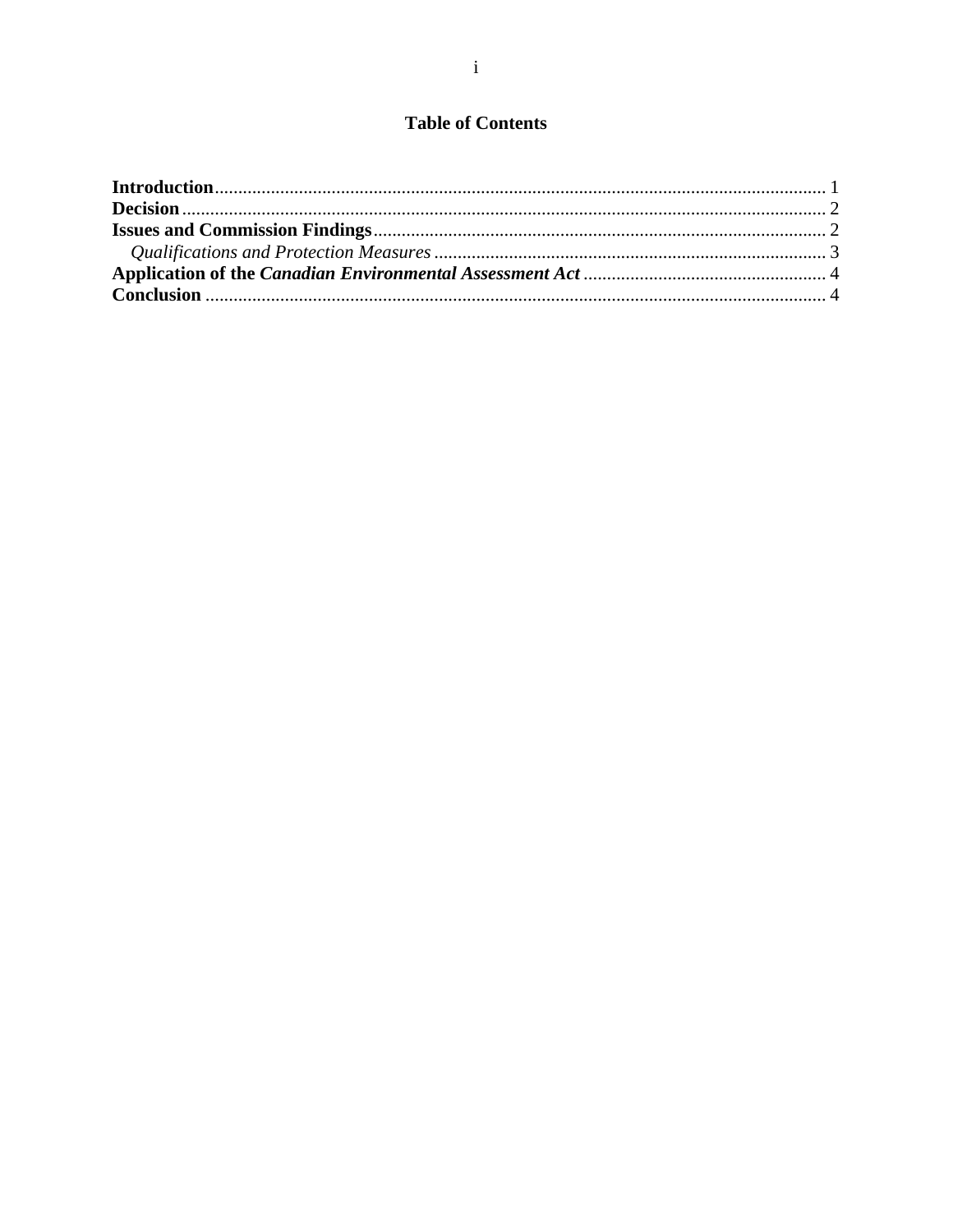### **Introduction**

- <span id="page-3-0"></span>1. Ontario Power Generation Inc. (OPG) has applied to the Canadian Nuclear Safety Commission<sup>[1](#page-3-1)</sup> (CNSC) for amendments to the Power Reactor Operating Licences (PROLs) for the Darlington and the Pickering A and Pickering B Nuclear Generating Stations (NGSs). Darlington NGS is located in Clarington while the Pickering A and B NGSs are located in Pickering, all in Ontario. The current licences are PROL 13.05/2013 for Darlington NGS and PROL 04.11/2010 and PROL 08.03/2013 for Pickering A and B NGSs, respectively.
- 2. OPG is seeking two amendments to the licences. OPG's first request is to amend the Darlington, Pickering A and Pickering B NGSs PROLs to include a condition that incorporates CNSC Regulatory Document  $363<sup>2</sup>$  $363<sup>2</sup>$  $363<sup>2</sup>$  (RD-363) requirements. The RD-363, entitled "*Nuclear Security Officer Medical, Physical and Psychological Fitness*", was developed to address key considerations for licences of nuclear power plants and nuclear facilities who provide Nuclear Security Officer (NSO) authorization under the *Nuclear Security Regulations[3](#page-3-3) .*
- 3. Secondly, OPG is seeking CNSC's approval for an extension of the implementation date of the Fire Protection and Probabilistic Risk Assessment (PRA) programs for the Darlington and the Pickering B NGSs PROLs.
- 4. The requested modifications are administrative in nature, and would not change the existing physical works or the physical activities at the licensed facilities.

#### **Issue**

- 5. In considering the application, the Commission was required to decide, pursuant to subsection 2[4](#page-3-4)(4) of the *Nuclear Safety and Control Act*<sup>4</sup> (NSCA):
	- a) if OPG is qualified to carry on the activity that the amended licences would authorize; and
	- b) if in carrying on that activity, OPG would make adequate provision for the protection of the environment, the health and safety of persons and the maintenance of national security and measures required to implement international obligations to which Canada has agreed.

 $\overline{a}$ 

<span id="page-3-1"></span><sup>&</sup>lt;sup>1</sup> The *Canadian Nuclear Safety Commission* is referred to as the "CNSC" when referring to the organization and its staff in general, and as the "Commission" when referring to the tribunal component.

<sup>&</sup>lt;sup>2</sup> CNSC RD-363: Nuclear Security Officer Medical, Physical, and Psychological Fitness, November 2008<br><sup>3</sup> SOP/2000-200

<span id="page-3-3"></span><span id="page-3-2"></span><sup>&</sup>lt;sup>3</sup> SOR/2000-209

<span id="page-3-4"></span> $4$  S.C. 1997, c. 9.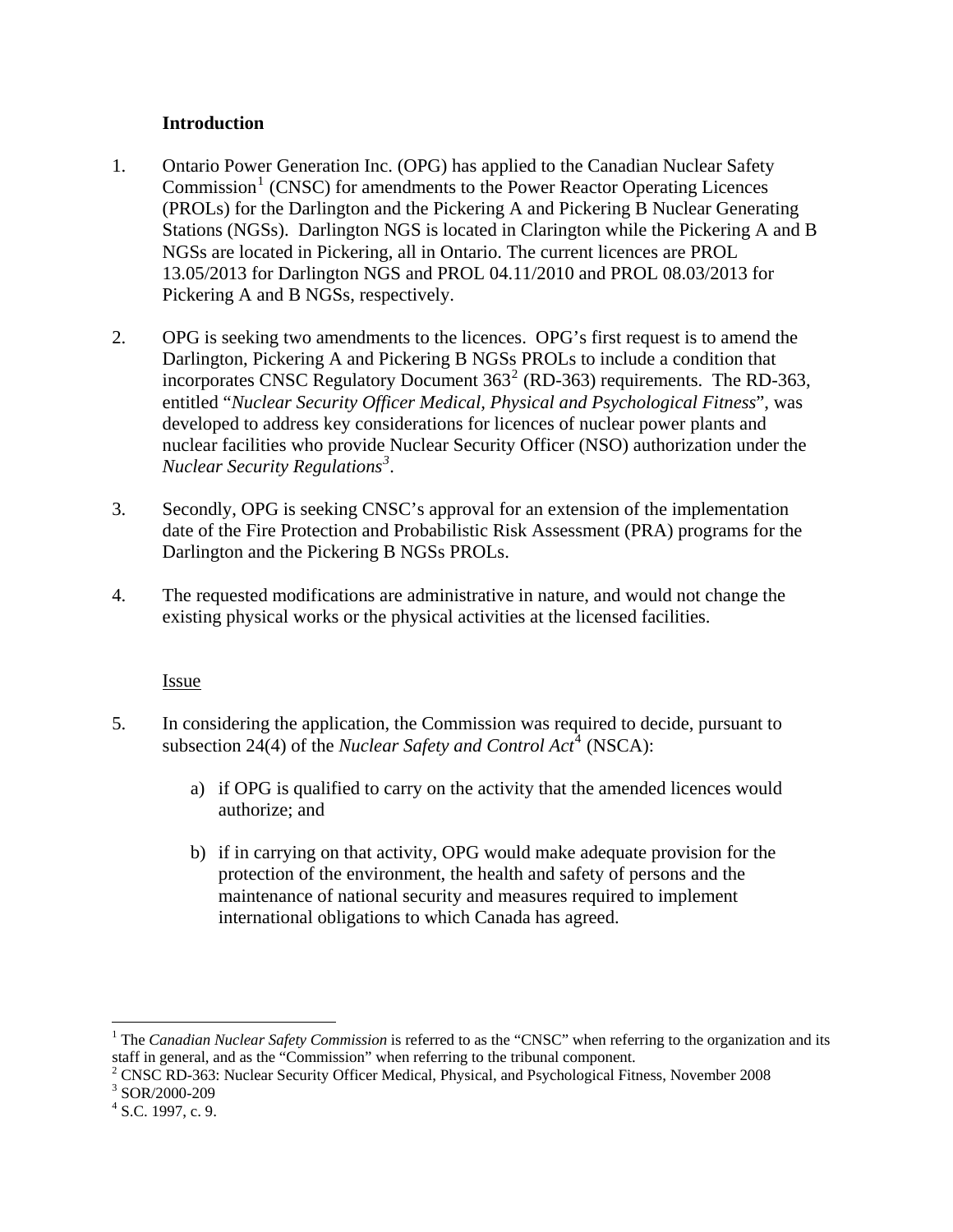#### **Hearing**

- <span id="page-4-0"></span>6. Pursuant to section 22 of the NSCA, the President of the Commission established a Panel of the Commission to review the application. In establishing the process, a standing panel on procedural matters determined that it was not necessary to hold a public hearing on these matters, and the hearing was conducted by a panel of one commission member, based on written submissions.
- 7. The Commission, in making its decision, considered information presented for a hearing held on September 22, 2009 in Ottawa, Ontario. During the hearing, the Commission considered written submissions from CNSC staff (CMD 09-H120) and OPG (CMD 09-H120.1).

#### **Decision**

8. Based on its consideration of the matter, as described in more detail in the following sections of this *Record of Proceedings*, the Commission concludes that OPG is qualified to carry on the activities that the amended licences will authorize. The Commission is also satisfied that OPG, in carrying on these activities, will make adequate provision for the protection of the environment, the health and safety of persons and the maintenance of national security and measures required to implement international obligations to which Canada has agreed. Therefore,

> the Commission, pursuant to section 24 of the *Nuclear Safety and Control Act*, amends Pickering A Operating Licence 04.11/2010, Pickering B Operating Licence 08.03/2013 and Darlington Operating Licence 13.05/2013 issued to OPG Inc. for its Nuclear Generating Stations Pickering A and B and Darlington. The amended licence, PROL 04.12 /2010 for Pickering A, remains valid until June 30, 2010, PROL 08.04/2013 for Pickering B, until June 30, 2013 and PROL 13.06/2013 for Darlington, until February 28, 2013.

9. The Commission includes in the amended licences the revisions as recommended by CNSC staff in CMD 09-H120.

#### **Issues and Commission Findings**

10. In making its licensing decisions, the Commission considered a number of issues relating to OPG's qualification to carry out the proposed activities and the impact of the proposed changes on measures for protecting the environment, the health and safety of persons, national security and international obligations to which Canada has agreed.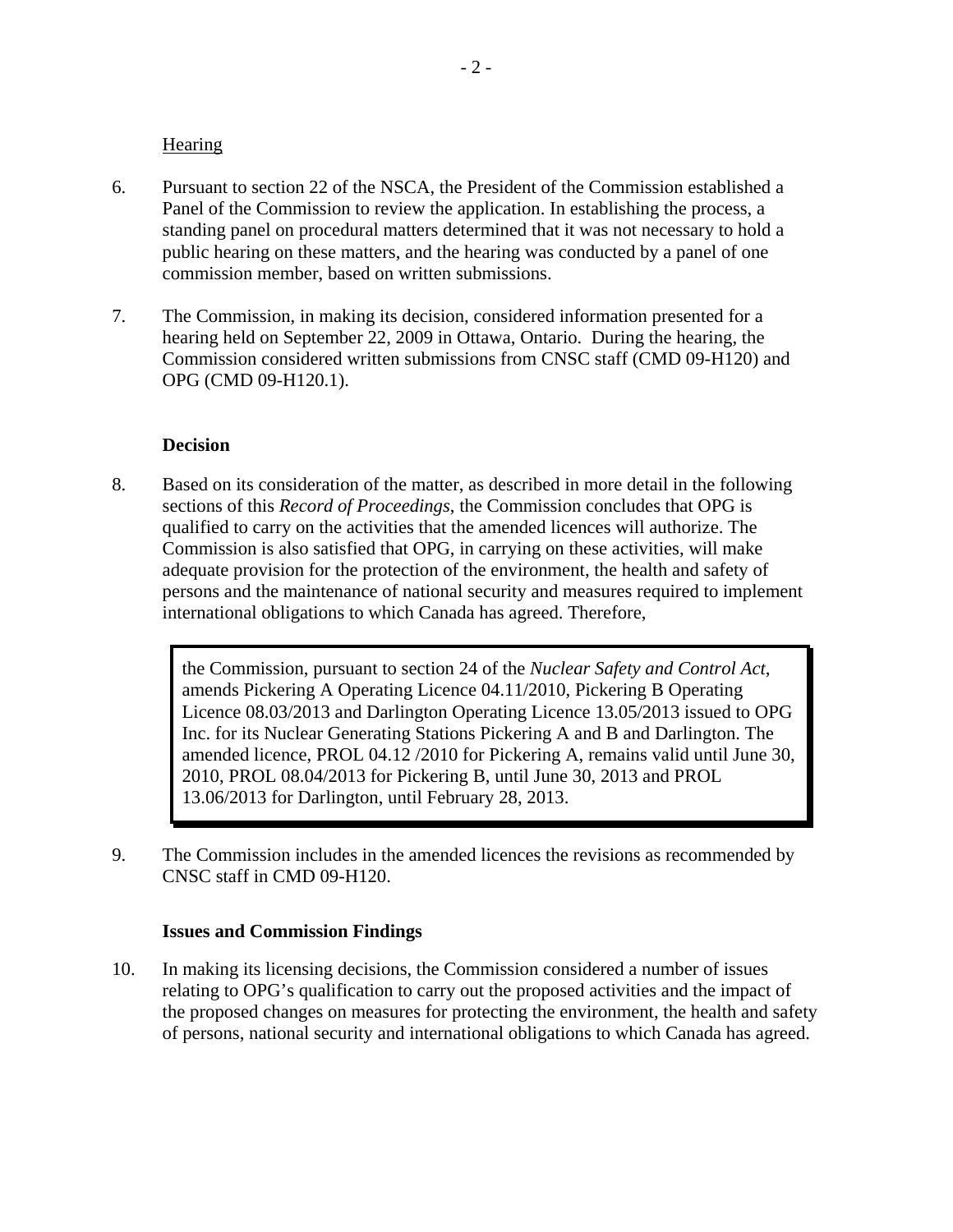#### *Qualifications and Protection Measures*

- <span id="page-5-0"></span>11. In regards of the first amendment requested by OPG, CNSC staff noted that the regulatory document entitled "*Nuclear Security Officer Medical, Physical and Psychological Fitness*" sets out CNSC requirements for NSO medical, physical and psychological certificates and applies to all persons to whom the licensee is considering authorizing or has authorized to act as an NSO at a high security site as defined in the *Nuclear Security Regulations*. CNSC added that OPG had confirmed in a letter dated June 3, 2009 that it was compliant with RD-363 requirements.
- 12. CNSC staff has reviewed OPG's submission to incorporate the requirements of RD-363 in the licences mentioned in paragraph 2 and is satisfied that OPG meets the requirements determined in the regulatory document. CNSC staff therefore recommends that the licences be amended.
- 13. OPG requested two further amendments, the first being revisions to the Darlington and Pickering B PROLs to extend the compliance date with CSA Standard N293-07 entitled "Fire Protection for CANDU Nuclear Power Plants" from March 1, 2010 to December 31, 2011. With regard to fire safety, OPG has sufficiently complied with the 2007 CSA Standard and developed adequate contingencies for the additional 12 months. A meeting conducted between OPG and CNSC staff has indicated a sufficient compliance to the 2007 version of the Fire Protection standard as well as the development of adequate contingencies if required. CNSC specialists are satisfied with OPG's commitment and have indicated that the extensions are acceptable considering what has already been developed and what is currently implemented. Therefore, CNSC staff recommended that Darlington and Pickering B licences be amended.
- 14. The second amendment requested by OPG was to revise the required compliance dates specified in the Darlington and Pickering B PROLs for CNSC RD S-294 entitled "Probabilistic Safety Assessment for Nuclear Power Plants" from December 31, 2010 to December 31, 2011 for Darlington and December 31, 2010 to December 31, 2012 for Pickering B. OPG currently uses the Darlington and Pickering B Risk Assessments to support the planning and execution of safety significant work and these are upgraded to comply with RD-294. OPG stated that work was underway to meet full compliance with RD-294 and to complete their Level 2 Probabilistic Safety Assessments and that the requested extension will not impact on the safe operation of the facilities. CNSC staff has reviewed OPG's submission in respect to the revision of completion dates of implementation of RD-294 and finds it acceptable. Therefore, CNSC staff recommended that Darlington and Pickering B licences be amended.